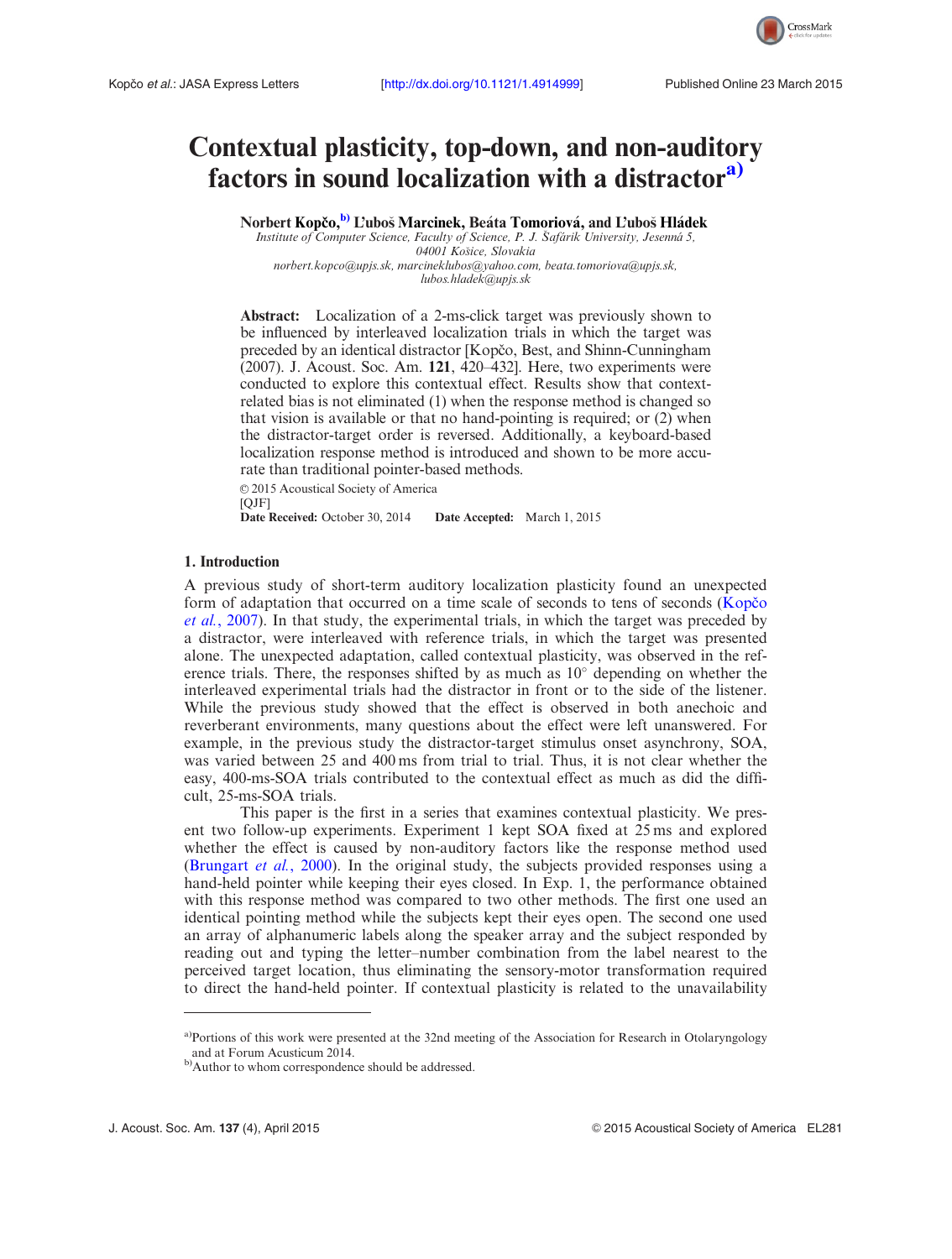of vision or the pointing-related sensory-motor transformations, it would be eliminated with these response methods.

Experiment 2 examined whether contextual plasticity is related to the contextual task difficulty and the strategies adopted by the subjects to cope with it [\(Snyder and](#page-6-0) [Weintraub, 2013\)](#page-6-0). In the previous study, the distractor location was fixed within a run such that the target array was always to the left or to the right of it. Given that the task was rather difficult on the distractor-target trials, in particular, when SOA was 25 ms, the listeners might have tried to focus away from the distractor toward the target array. Employing this strategy could have resulted in shifts in localization away from the distractor on reference target-alone trials, as was observed in that study. To test this hypothesis, the experimental task was modified to be very easy by fixing the SOA to 400 ms, which also reduced any acoustic or short-term peripheral interference due to the distractor, or by presenting the target prior to the distractor (and keeping the 400-ms SOA), thus allowing the listener to only pay attention to the initial stimulus and ignore the rest. It was expected that if, in the previous study, contextual plasticity was related to the difficulty of the contextual trials, the effect would be eliminated in the new conditions [\(Maier](#page-6-0) et al.[, 2010\)](#page-6-0). On the other hand, if the effect was related to the peripheral processing and stimulus distribution ([Dahmen](#page-6-0) et al., 2010), it would persist even in these conditions.

The current study also examined whether contextual plasticity is observed in response variance. Finally, the effect of preceding or following distractor on target localization was measured in several new conditions, extending the results of Kopčo et al. [\(2007\).](#page-6-0)

# 2. Methods

# 2.1 Subjects

Ten listeners participated in Experiment 1, seven in Experiment 2. All listeners reported normal hearing and gave informed consent.

# 2.2 Listening environment

The environment was similar to that used in the reverberant experiment of the previous study. Listeners were seated in a darkened single-walled booth with their head supported by a head rest. Nine loudspeakers (Bose Acoustimass cube speakers, Bose, Framingham,  $MA$ ) were positioned on an arc with diameter of 1.1 m, spanning  $90^\circ$  around the listener who sat in the center of the arc and faced either the left-most or the right-most speaker [see inset in Fig. [1\(c\)](#page-2-0)]. Speakers were covered by an acoustically transparent cloth. Labels with random letter–number combinations (e.g., X3) were attached to the cloth above the speakers, covering a  $110^{\circ}$  range in  $1^{\circ}$  steps. Digital stimuli were generated by an RME Fireface 400 (RME Audio, Haimhausen, Germany) audio interface and passed through power amplifiers (Crown D-75A, Crown Audio, Elkhart, IN) to the loudspeakers. The subjects responded by either pointing a hand-held video-tracked pointer or by entering a letter–number combination on a computer keyboard.

## 2.3 Stimuli and task

The stimuli and procedures were very similar to those used in the previous study. A single 2-ms frozen noise burst presented at 69 dBA was used as both target and distractor throughout the study. The distractor was always presented from the frontal speaker. The target location was on each trial randomly selected from one of the 7 loudspeakers at  $11^{\circ} - 79^{\circ}$ . The target-distractor SOA was 25 ms in Exp. 1 and 400 ms in Exp. 2. Runs of 175 trials (Exp. 1) or 203 trials (Exp. 2) consisted of either only target-alone trials, in baseline runs, or a mixture of  $75\%$  distractor + target (contextual) trials and 25% of target-alone trials, in the adaptation part of experimental runs. The experimental runs started with 14 target-alone pre-adaptation trials and ended with 21 target-alone post-adaptation trials. The subject changed his/her orientation after each run to face either the left-most speaker, so that the target speakers were on his/her right [as shown in Fig.  $1(c)$ ], or the right-most speaker [setup mirror-flipped compared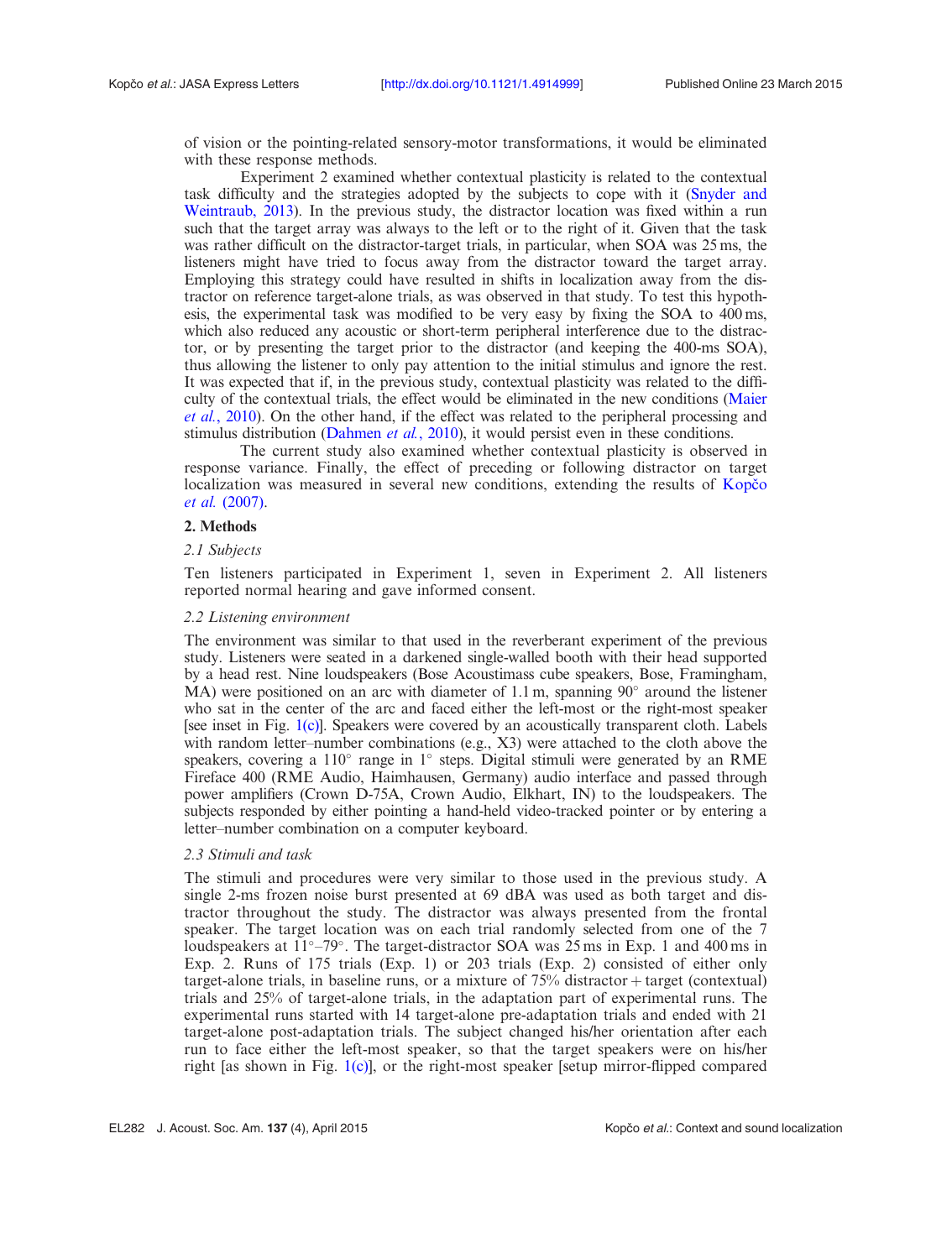<span id="page-2-0"></span>

Fig. 1. Across-subject mean  $(± standard error of the mean, SEM)$  response bias as a function of the actual target location. The left-hand portion of each panel shows data from Exp. 1, the right-hand portion from Exp. 2. The experimental setup is shown as the inset in panel (c), which also shows the directions corresponding to frontal and lateral biases. (a) Bias in responses re. actual target location in the baseline runs. (b) Contextual effect defined as the bias in target-alone responses in experimental runs re. baseline runs [from panel (a)]. (c) Bias due to the presence of distractor computed as the difference between the responses to distractor + target stimuli and the target-alone stimuli [from panel (b)] in the experimental runs.

to the Fig. 1(c) inset]. Experiment 1 consisted of 4 sessions, each containing 15 runs, 5 runs per condition (Closed-Eyes-Pointer, Open-Eyes-Pointer, Keyboard), 4 of which were experimental and 1 baseline. Experiment 2 consisted of 4 sessions, each containing 5 runs (2 Distractor-Target, 2 Target-Distractor, 1 baseline).

## 2.4 Data analysis

Data were collapsed across the two listener orientations prior to analysis. All reported statistical analyses were performed as two-way repeated-measures analysis of variances (ANOVAs) with factors of target location and condition. Main effects or interactions that did not reach  $p < 0.05$  significance are omitted.

# 3. Results and discussion: Response biases

# 3.1 Baseline performance

Figure 1(a) plots the baseline performance measured in separate runs consisting of target-alone trials. Each graph represents the mean response bias (re. actual target location) as a function of the target location. In Exp. 1, a separate baseline was measured for each response method (Closed-Eyes-Pointer, Open-Eyes-Pointer, Keyboard). In the Closed-Eyes-Pointer condition the responses were consistently biased toward the middle of the speaker range, causing the response range to be compressed by approximately 13% (filled circles for Exp. 1 and asterisks for Exp. 2 show lateral bias for frontal targets and frontal bias for lateral targets). In the Open-Eyes-Pointer condition, the responses to the targets at  $11^{\circ}$  to  $45^{\circ}$  were frontally biased while the two most lateral locations showed no bias (open circles). In the Keyboard condition the responses at all locations were frontally biased by roughly 5° (open squares). ANOVA performed on Exp. 1 data confirmed that response method interacted with target location ( $p < 0.001$ ).

These results illustrate that the availability of visual signals and the involvement of sensory-motor transformations (to respond using a hand-held pointer) do affect the measured localization performance. Overall, the Keyboard response method was the most accurate, introducing only an approximate constant frontal bias. This bias is likely related to the fact that the subjects tended to look straight ahead before the stimulus was presented in each Keyboard-run trial, as previous studies reported that sound localization can be biased toward the gaze direction ([Razavi](#page-6-0) et al., 2007). The pattern of results observed in the Open-Eyes-Pointer condition was similar, even though it was less consistent, possibly because the subjects did not use vision to guide their responses to the most lateral targets. On the other hand, the compressed response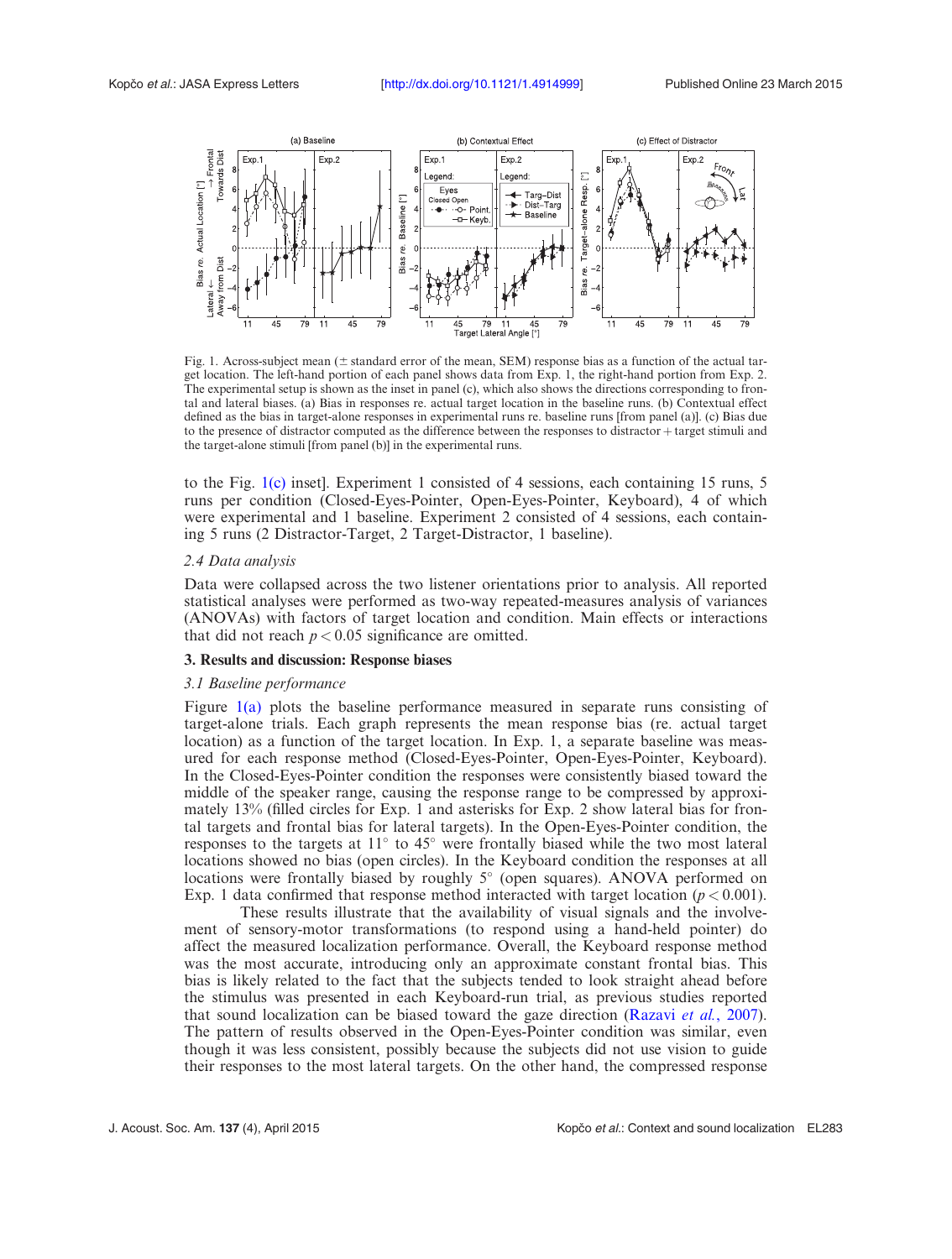range observed with the Closed-Eyes-Pointer method illustrates that with no visual inputs the subjects were less accurate, biasing their responses toward the middle of the response range. It is likely that a similar compressive bias also influenced the results of Kopčo et al. (2007) which used the Closed-Eyes-Pointer method.

# 3.2 Contextual effect

Figure [1\(b\)](#page-2-0) plots the contextual effect, defined as the bias in the responses on the target-alone trials from the experimental runs re. baseline runs [from panel (a)]. In Exp. 1, the contextual bias was observed for all three response methods, exhibited by up to 5° lateral bias for the frontal targets (near the distractor location) and gradually decreasing with increasing target laterality. This effect was slightly modulated by the response method used, with the largest lateral offsets observed for the Open-Eyes-Pointer method (open circles) and slightly smaller shifts shown for the other two methods (filled circles and squares). The main effects of target location ( $p < 0.001$ ) and response method ( $p = 0.045$ ) were significant. In Exp. 2, a very similar significant contextual effect was observed both for the Distractor-Target and Target-Distractor runs (right-pointing triangles and left-pointing triangles, respectively).

The Exp. 1 results for the Closed-Eyes-Pointer vs Open-Eyes-Pointer methods show that the contextual effect observed in Kopčo et al. (2007) cannot be explained by the fact that the subjects had their eyes closed while performing the task. In fact, in the current study the contextual bias increased in the Open-Eyes-Pointer condition. However, this small difference might be related to the compressed baseline response range in the Closed-Eyes-Pointer condition  $[Fig, 1(a)]$  $[Fig, 1(a)]$ . There was no significant difference between the Keyboard and Open-Eyes-Pointer conditions (pairwise t-test,  $p = 0.15$ ). So, it can be concluded that none or, at best, a small part of the contextual effect is related to the sensory-motor transformations required to respond using a hand-held pointer.

In Exp. 2 contextual plasticity persisted when the contextual task was made easy by increasing the SOA to 400 ms or by presenting the distractor 400 ms after the target on the contextual trials. Thus, it is unlikely that the effect is related to the subjects trying to focus away from the frontal distractor and toward the lateral targets—a strategy that might have been employed in the previous study when the task was difficult due to short SOAs. Instead, the effect can be induced by the mere presence of distractors even if they can be easily ignored. Thus, it is likely that the effect is caused by some bottom-up process, e.g., related to the distribution of the stimuli in the auditory scene [\(Dahmen](#page-6-0) *et al.*, 2010). Apparently, when a new stimulus location is added (in our case, the frontal location of the distractor, not present in the baseline), the responses to nearby targets get shifted in the direction away from that new stimulus location.

# 3.3 Effect of distractor

Figure [1\(c\)](#page-2-0) plots the effect of distractor defined as the bias in the responses on the  $distraction + target trials$  re. target-alone trials in the experimental runs [from panel (b)]. For all three response methods in Exp. 1, the distractor induced a frontal bias in responses that peaked at the 34° location and decreased with increasing angular distance from that location. The strongest bias was measured in the Keyboard condition (up to 8°, open squares), and a slightly weaker bias was measured in the two Pointer conditions (up to  $6^\circ$ , open and filled circles). These differences were significant (a significant interaction,  $p < 0.001$ ). In Exp. 2 in which the SOA was 400 ms, the effect of distractor was much smaller (only around  $1^\circ-2^\circ$ ) and approximately independent of the target location. There was a small effect of condition ( $p < 0.005$ ) such that the preceding distractor tended to repulse the target (lateral bias) while the distractor presented after the target tended to attract responses (frontal bias).

The results of Exp. 1 are consistent with those observed in the 25-ms frontal distractor condition of Kopčo et al. (2007) in which the maximum bias was  $3^\circ$ . The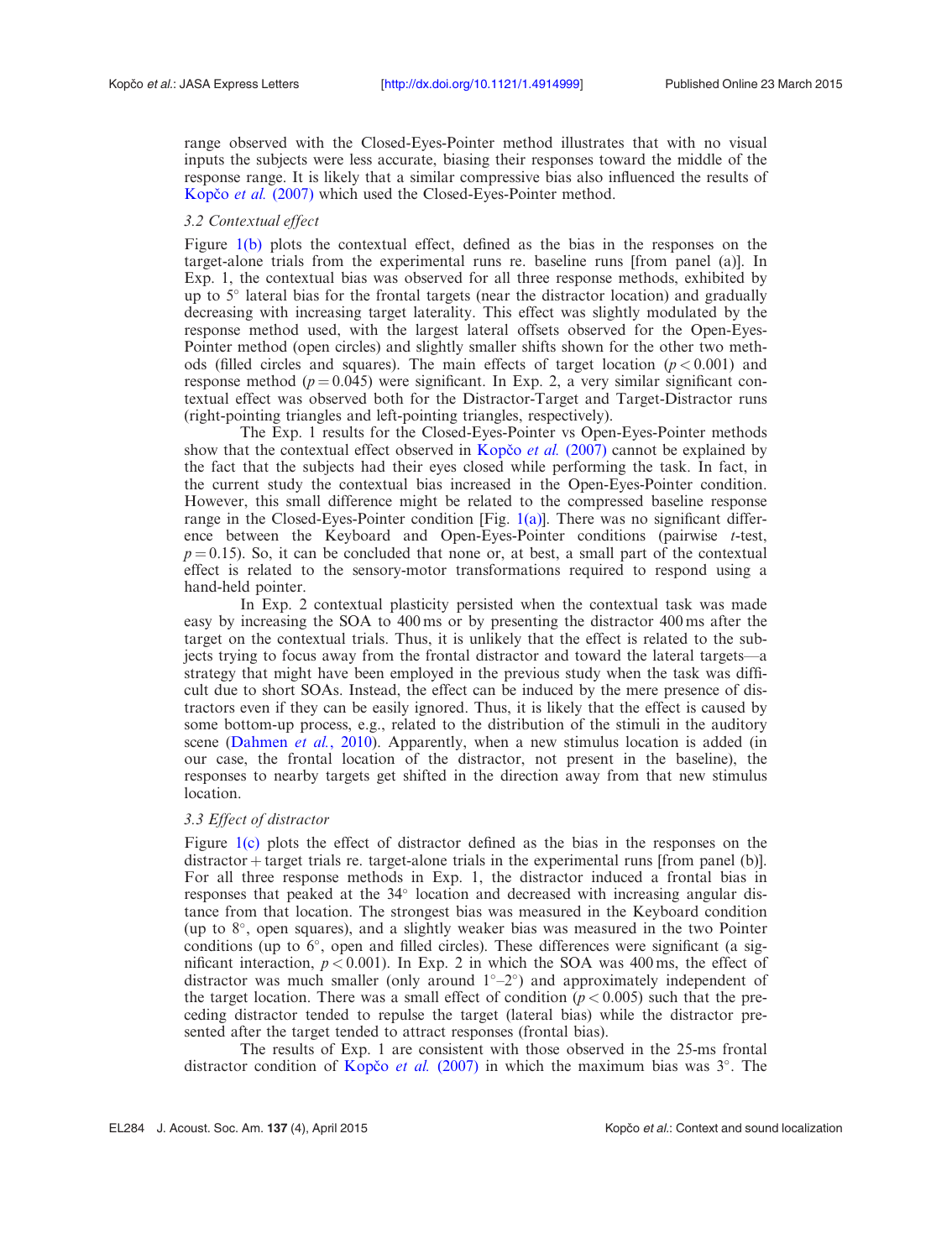small differences between the current conditions are likely related to the differences in the accuracy of the methods. The Keyboard method, which was the most accurate in the baseline, produced the largest bias estimates while the least-accurate Closed-Eyes-Pointer method produced the smallest bias.

Biases in Exp. 2 were small, similar to the 400-ms condition in Kopco et al. [\(2007\).](#page-6-0) However, the order of stimulus presentation had a significant effect, such that all Target-Distractor responses were approximately  $2^{\circ}$  more frontal than the corresponding Distractor-Target responses. This result suggests that the listeners were not able to process the target location independent of the distractor even when they were separated by 400 ms and/or the target was presented first. This effect might be related to automatic attentional phenomena like inhibition of return ([Spence and Driver,](#page-6-0) [1998\)](#page-6-0).

# 3.4 Temporal profile of the contextual effect

Figure 2 shows the temporal profile of the buildup and decay of the contextual bias in Exp. 2. The first panel shows the temporal profile for the  $11^{\circ}$  target for which the largest contextual bias was observed [right-hand portion of Fig.  $1(b)$ ]. The bias had a very sharp onset and offset, reaching maximum/minimum within two to three subruns (a subrun corresponds to seven trials) after the contextual trials were introduced/eliminated. The pattern is similar but weaker for the 34° targets and it vanishes completely for the 56° and more lateral targets. Similar results were obtained for Exp. 1 (data not shown).

An average trial duration in Exp. 2 was 2–3 s. Given that the contextual bias was fully built-up and largely decayed within three subruns, the adaptive process underlying it can be assumed to operate on the time scales of tens of seconds. This time scale is similar to that of the precedence effect buildup phenomenon [\(Freyman](#page-6-0) et al.[, 1991](#page-6-0)) which is examined under similar conditions. Thus the underlying mechanism might be related for the two effects.

## 4. Results and discussion: Response standard deviation

## 4.1 Baseline performance

Figure [3\(a\)](#page-5-0) plots the response standard deviations in the baseline runs. Each graph represents the across-subject mean in the response standard deviation within a run as a function of the target location. Separate baselines are shown for the three response methods of Exp. 1 (Closed-Eyes-Pointer, Open-Eyes-Pointer, Keyboard) and for the Closed-Eyes-Pointer method of Exp. 2. In all conditions, the standard deviations increased with target laterality. In the Closed-Eyes-Pointer condition the standard deviations were the largest, ranging from approximately  $4.5^{\circ}$  to  $6^{\circ}$ , and they varied the least with the target location (filled circles for Exp. 1 and asterisks for Exp. 2). In the Open-Eyes-Pointer condition, the response standard deviations improved only slightly and only for the targets at  $11^{\circ}$  to  $45^{\circ}$  (open circles). In the Keyboard condition the



Fig. 2. Across-subject mean  $(\pm$  SEM) response bias as a function of subrun in Exp. 2. Each panel shows data for one target location. Data from the experimental runs were averaged across the Distractor-Target and Target-Distractor conditions, disregarding the trial type, and plotted re. baseline runs.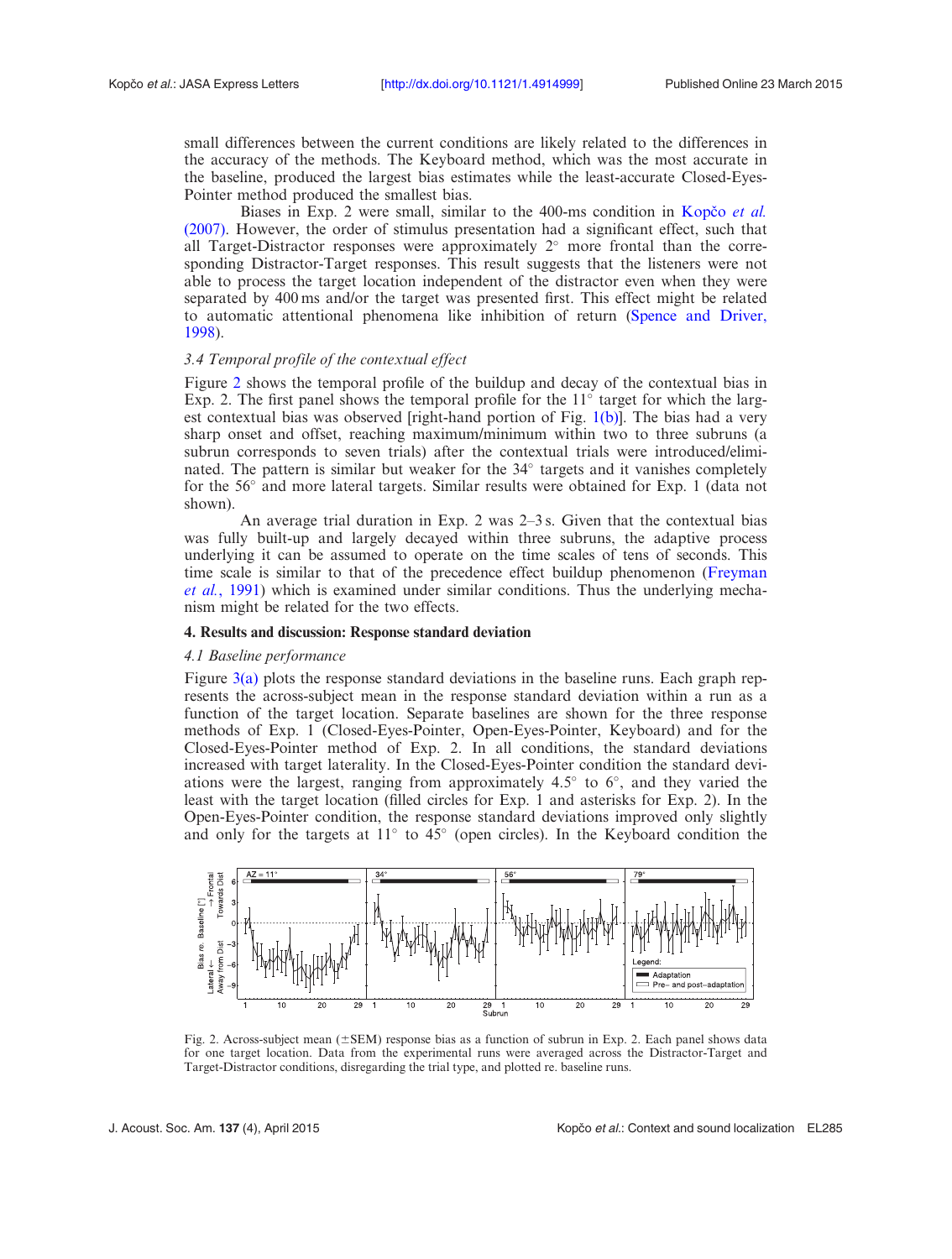<span id="page-5-0"></span>

Fig. 3. Across-subject mean ( $\pm$ SEM) of response standard deviations as a function of the actual target location. The left-hand portion of each panel shows data from Exp. 1, the right-hand portion from Exp. 2. (a) Standard deviation in responses in the baseline runs consisting of target-alone trials. (b) Contextual effect defined as the standard deviation in target-alone responses in the experimental runs, re. target-alone responses, in the baseline runs [from panel (a)]. (c) Effect of the presence of distractor on standard deviation, computed as the difference between the response standard deviations for the distractor + target stimuli and the target-alone stimuli [from panel (b)] in the experimental runs.

response variability decreased considerably and the standard deviations ranged from  $2^{\circ}$ to 5 $^{\circ}$  (open squares). Both main effects and the interaction were significant ( $p < 0.001$ ).

Similar to the bias analysis, the standard deviation results again confirm that the Keyboard response method is superior to the Pointer methods, as the measured response variability decreased by  $1^{\circ}$  to  $2^{\circ}$  when this method was employed. The Closed-Eyes-Pointer method showed the largest overall variability for the frontal targets. It is likely that, compared to the Open-Eyes-Pointer method, this variability is strongly influenced by response method noise, as auditory representation-driven noise is expected to grow with target laterality ([Perrott and Pacheco, 1989\)](#page-6-0).

# 4.2 Contextual effect

Figure 3(b) plots the contextual effect defined as the difference in standard deviation in the responses on the target-alone trials from the experimental runs, re. baseline runs [from panel (a)]. No effect or a very small (less than  $0.5^{\circ}$ ) increase due to context is observed in both experiments. These results suggest that the context does not affect response variability, a conclusion that could not be drawn from the Kopco et al. [\(2007\)](#page-6-0) data since no target-alone baseline was measured in that study.

# 4.3 Effect of distractor

Figure 3(c) plots the effect of distractor defined as the standard deviations in the responses on the distractor  $+$  target trials re. target-alone trials [from panel (b)] in the experimental runs. For all three response methods in Exp. 1, the distractor induced an increase of response standard deviation of up to  $1^\circ$  that reached maximum approximately in the middle of the response range and decreased toward the edges of the range [panel (c)]. In Exp. 2, the effect of distractor was negligible in the Distractor-Target condition while the effect was as large as  $1^\circ$  in the Target-Distractor condition, roughly independent of the target location (a significant main effect of condition,  $p < 0.05$ ).

These results are consistent with the corresponding conditions of Kopco *et al.* [\(2007\).](#page-6-0) An unexpected result was the increase in variance caused by the distractor presented 400 ms after the target. Given that a bias toward the distractor was also observed in this condition  $[Fig, 1(c)]$  $[Fig, 1(c)]$  $[Fig, 1(c)]$ , the effect might be caused by sensory memory. Specifically, a distractor presented after a target might interfere with the memory representation of the target, resulting in increased response bias and variation [\(Keen and](#page-6-0) [Freyman, 2009](#page-6-0)).